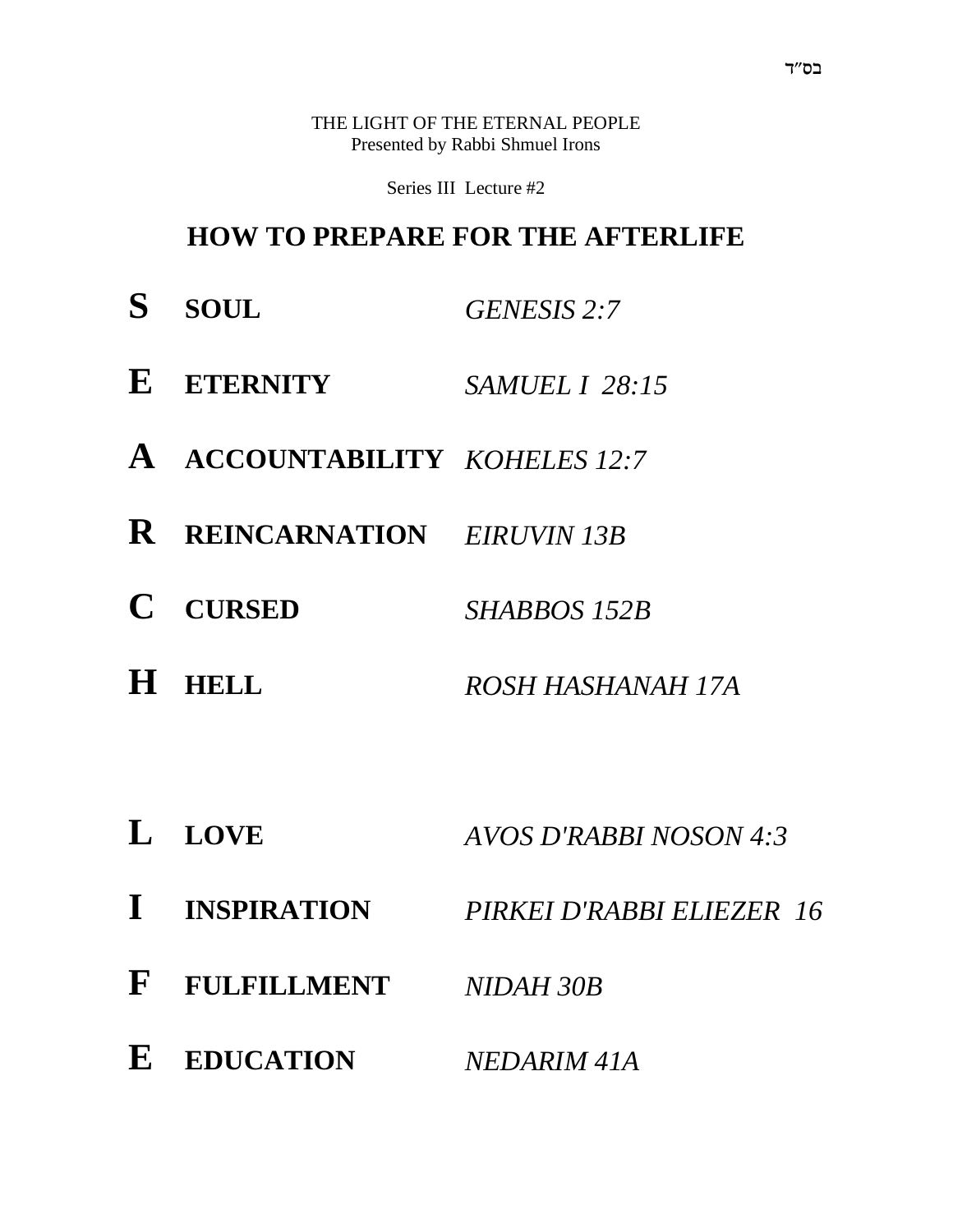#### S **SOUL**  $GENESIS$  2:7

### $A<sub>1</sub>$

וייצר ידוד אלקים את האדם עפר מן האדמה ויפח באפיו נשמת חיים ויהי האדם לנפש חיה: בראשית פרק ב פסוק ז

And the L-rd G-d formed man of the dust of the ground, and breathed into his nostrils the breath of life; and man became a living soul. Genesis 2:7

**B.** 

וישב העפר על הארץ כשהיה והרוח תשוב אל האלקים אשר נתנה: קהלת פרק יב פסוק ז

And the dust returns to the earth as it was and the spirit returns unto G-d who gave it. Ecclesiastes 12:7

 $C$ .

ואך את דמכם לנפשתיכם אדרש מיד כל חיה אדרשנו ומיד האדם מיד איש אחיו אדרש את נפש האדם: בראשית פרק ט פסוק ה

And surely regarding [the spilling of] your blood which forms your lifeforce (*nefesh*) will I require [that justice be meted out]. Genesis 9:5

#### E **ETERNITY**  $SAMUELL 1 28:15$

 $\mathsf{A}$ .

ויגוע וימת אברהם בשיבה טובה זקן ושבע ויאסף אל עמיו. ויקברו אתו יצחק וישמעאל בניו . .. בראשית כה:ח-ט

The Avraham gave up his spirit and died in a good old age, an old man and full of years; and was **gathered to his people**. And his sons Isaac and Ishmael **buried him** ... **Genesis**  $25:8-9$ 

### $\mathbf{R}$

ויאמר שמואל אל שאול למה הרגזתני להעלות אתי ויאמר שאול צר לי מאד ופלשתים נלחמים בי ואלקים סר מעלי ולא ענני עוד גם ביד הנביאם גם בחלמות ואקראה לך להודיעני מה אעשה: שמואל א פרק כח פסוק טו

And Samuel said to Saul, Why have you disturbed me to bring me up? And Saul answered, I am sorely distressed; for the Philistines are waging war against me and G-d has departed from me and doesn't answer me any longer, neither by the prophets, nor by dreams: **Samuel I** therefore I have called unto you so that you should tell me what I should do. 28:15

 $\overline{2}$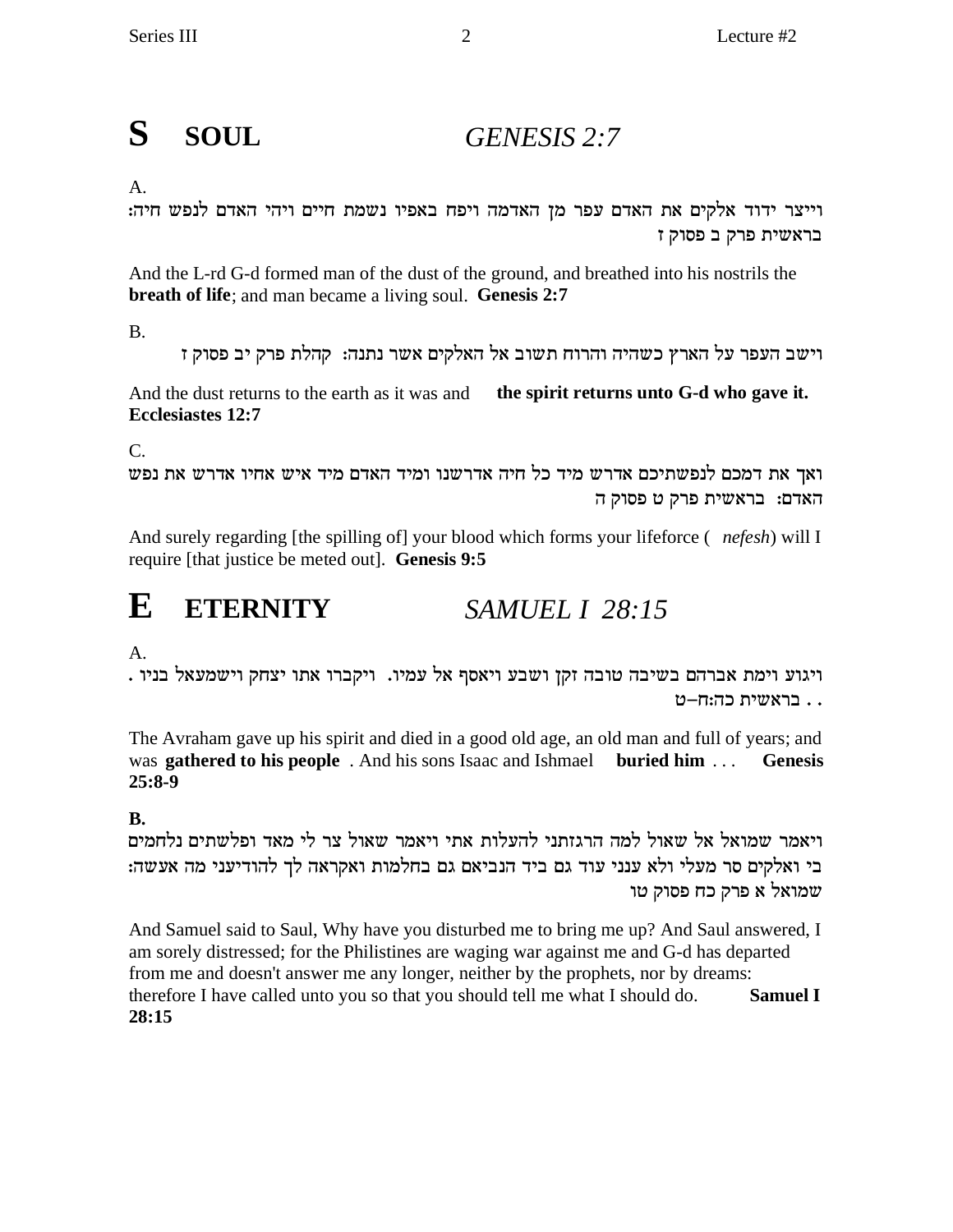## A ACCOUNTABILITY KOHELES 3:20-21

 $A_{\cdot}$ 

הכל הולך אל מקום אחד הכל היה מן העפר והכל שב אל העפר: מי יודע רוח בני האדם העלה היא למעלה ורוח הבהמה הירדת היא למטה לארץ. קהלת פרק ג פסוק כ–כא

All go unto one place; all are of the dust, and all turn to dust again. Who is the person that is aware that the spirit of man is that which rises above and the spirit of the beast goes downward? Ecclesiastes 3:20-21

מי יודע – כמו (יואל ב) מי יודע ישוב מי הוא אשר מבין ונותן לב שרוח בני אדם היא העולה למעלה ועומדת בדין ורוח הבהמה היא היורדת למטה לארץ ואין לה ליתן דין וחשבון צריך שלא להתנהג כבהמה שאינה מקפדת על מעשיה: רש"י קהלת פרק ג פסוק כא

Who is the person that is aware. The meaning of this phrase is similar to the phrase in Joel: Who is aware so that he can repent? Who [among men truly] understands and pays attention to the fact that the spirit of man will rise above and stand in judgement whereas the spirit of the beast will descend below to the earth and it does not have to give an accounting. Therefore a person should not act like an animal who is not concerned with his actions. Rashi's Commentary to Ecclesiastes 3:21

 $\mathbf{B}$ 

הוא היה אומר הילודים למות. והמתים להחיות. והחיים לדון. לידע להודיע ולהודע שהוא קל. הוא היוצר. הוא הבורא. הוא המבין. הוא הדין. הוא עד. הוא בעל דין. והוא עתיד לדון. ברוך הוא. שאין לפניו לא עולה ולא שכחה ולא משוא פנים ולא מקח שוחד. שהכל שלו. ודע שהכל לפי החשבון. ואל יבטיחך יצרך שהשאול בית מנוס לך. שעל כרחך אתה נוצר. ועל כרחך אתה נולד. ועל כרחך אתה חי. ועל כרחך אתה מת. ועל כרחך אתה עתיד לתן דין וחשבון לפני מלך מלכי המלכים הקדוש ברוך הוא: אבות ד:כב

Rabbi Akiva used to say: The newborn will die; the dead will live again; the living will be judged - in order that they know, teach, and become aware that He is G-d, He is the Fashioner, He is the Creator, He is the Discerner, He is the Judge, He is the Witness, He is the Plaintiff, He will judge. Blessed is He, before Whom there is no iniquity, no forgetfulness, no favoritism, and no acceptance of bribery, for everything is His. Know that everything is according to the reckoning. And let not your evil inclination promise you that the grave will be an escape for you - for against your will you were created; against your will you were born; against your will you live; against your will you die, and against your will you are destined to give an account before the King Who rules over kings, the Holy One, Blessed is He. Avos 4:22

3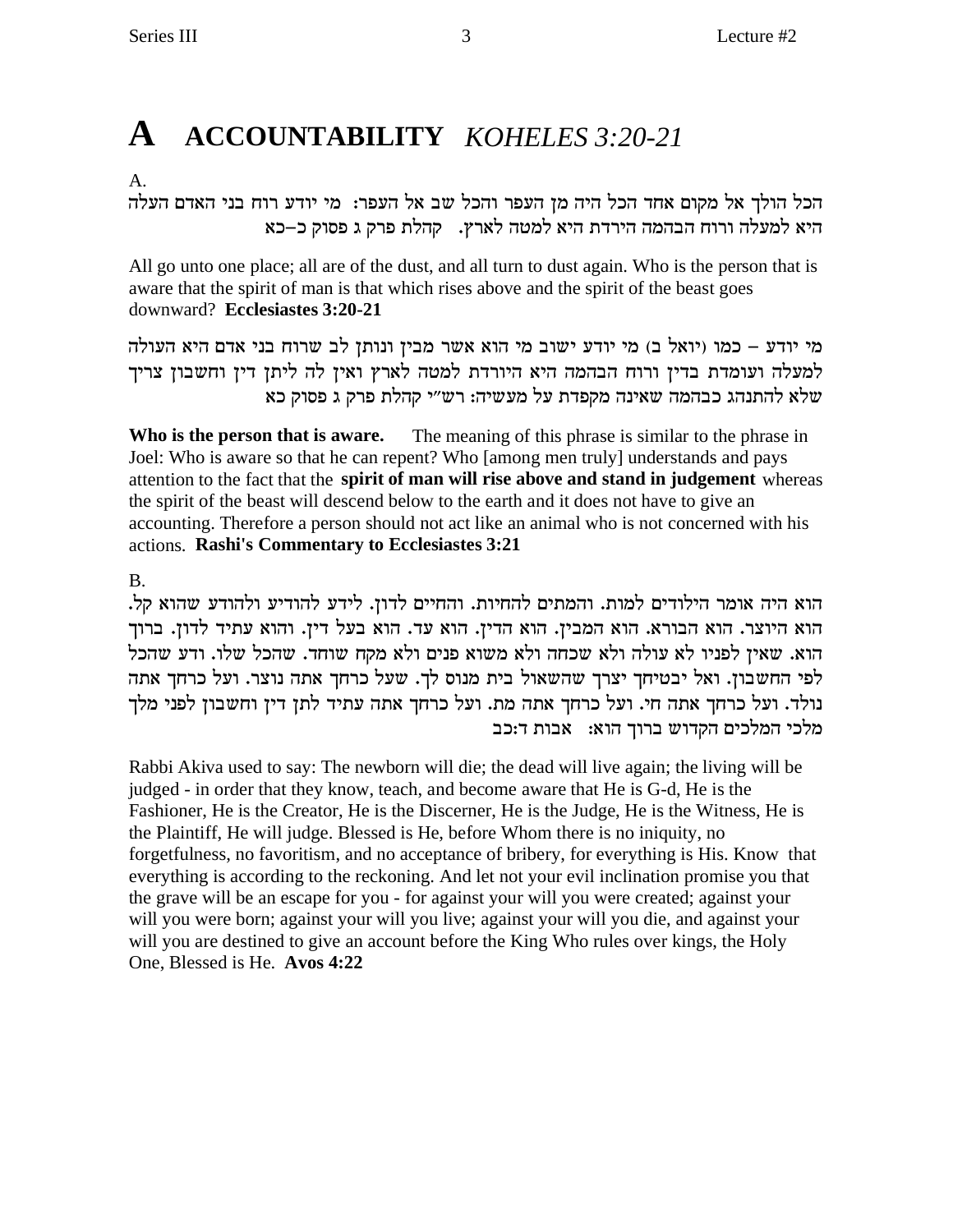## **R REINCARNATION** EIRUVIN 13B

### $A<sub>1</sub>$

כתיב (דברים כא) לא תלין נבלתו על העץ כי קבור תקברנו ביום ההוא, בגין דמיתא דישתהי כ"ד שעות דאינון יומם ולילה בלא קבורתא יהיב חלישותא בשייפוי דרתיכא ומעכב עבידתא דקודשא בריך הוא מלמעבד, דאפשר דקודשא בריך הוא גזר עליה בגין למיתי בגלגולא אחרא מיד בההוא יומא דאתפטר לאוטבא ליה, וכל זמנא דלא אתקבר גופא נשמתא לאו עאלת קמי קודשא בריך הוא ולא יכלא למהוי בגופא אחרא בגלגולא תניינא דלא יהבין לנשמתא גופא אחרא עד דיתקבר קדמאה, | זוהר כרך ג (ויקרא) פרשת אמור דף פח עמוד ב

His body should not be left over night on the wooden frame, but you should bury him that same day. (Deuteronomy  $21:23$ )... [By delaying burial you may be] holding up the work that the Holy One, blessed be He, has planned. For it is possible that the Holy One, blessed be He, has decreed for that person to be reincarnated that very day for his benefit. And as long as he is not buried, his soul can not come up before the Holy One, blessed be He, and he will not be able to be incarnated in another body for the soul will not enter another body until the first body is buried. Zohar, Parshas Emor

**B.** 

תנו רבנן: שתי שנים ומחצה נחלקו בית שמאי ובית הלל, הללו אומרים: נוח לו לאדם שלא נברא יותר משנברא, והללו אומרים: נוח לו לאדם שנברא יותר משלא נברא. נמנו וגמרו: נוח לו לאדם שלא נברא יותר משנברא, עכשיו שנברא ־ יפשפש במעשיו. ואמרי לה: ימשמש במעשיו. עירובין יג:

Our Rabbis taught: For two and a half years were Beth Shammai and Beth Hillel in dispute, the former asserting that it were better for man not to have been created than to have been created, and the latter maintaining that it is better for man to have been created than not to have been created. They finally took a vote and decided that it were better for man not to have been created than to have been created, but now that he has been created, let him investigate his past deeds or, as others say, let him examine his future actions. Eiruvin 13b

#### $\mathbf C$ **CURSED SHABBOS 152B**

תניא, רבי אליעזר אומר: נשמתן של צדיקים גנוזות תחת כסא הכבוד, שנאמר והיתה נפש אדני צרורה בצרור החיים, ושל רשעים זוממות והולכות, ומלאך אחד עומד בסוף העולם ומלאך אחר עומד בסוף העולם, ומקלעין נשמתן זה לזה, שנאמר ואת נפש אויביך יקלענה בתוך כף הקלע. אמר ליה רבה לרב נחמן: של בינונים מאי? ־ אמר ליה: איכא שכיבנא לא אמרי לכו האי מילתא. הכי אמר שמואל: אלו ואלו לדומה נמסרין, הללו ־ יש להן מנוח, הללו ־ אין להן מנוח. שבת קנב: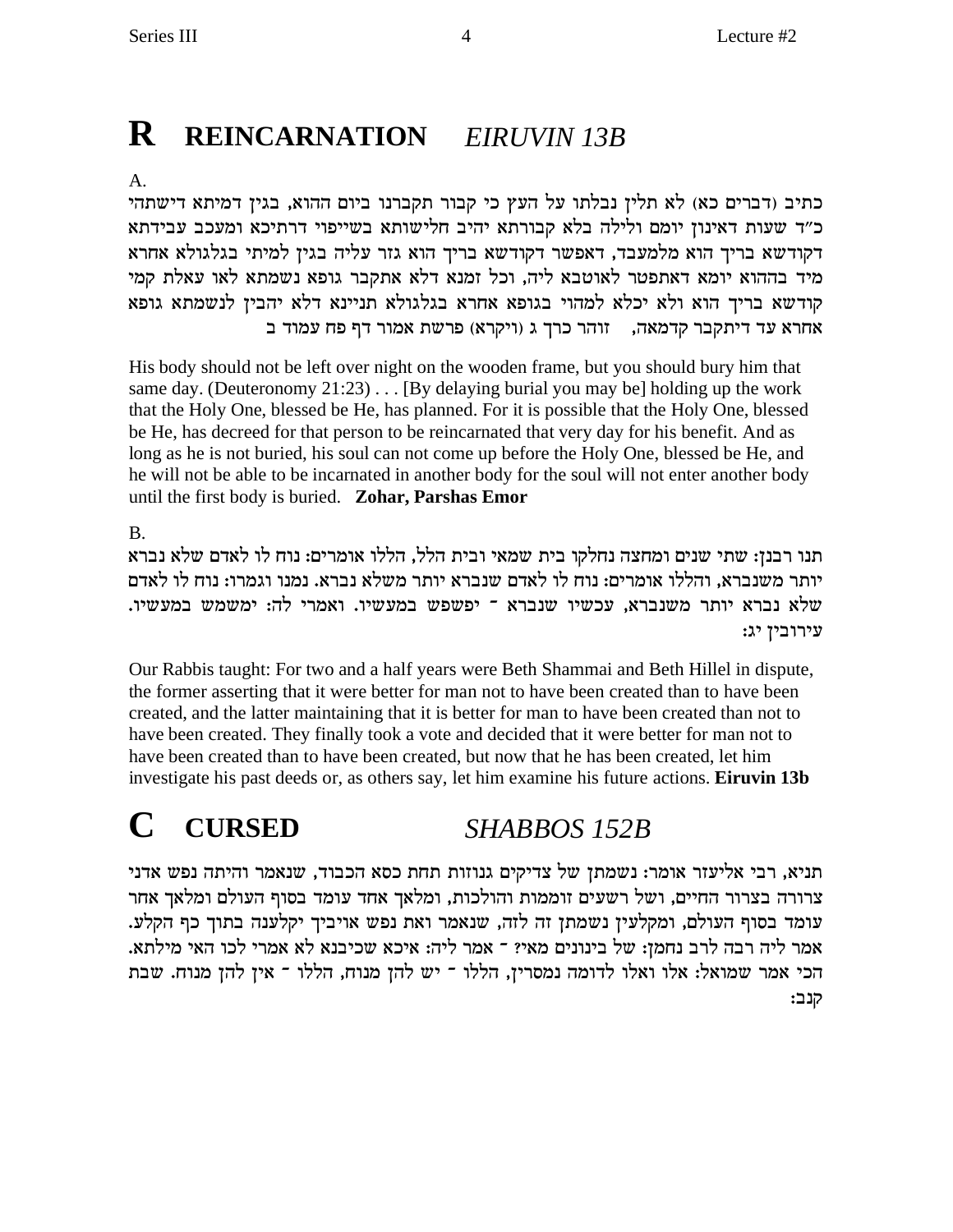It was taught, R. Eliezer said: The souls of the righteous are hidden under the Throne of Glory, as it is said, yet the soul of my lord shall be bound up in the bundle of life. But those of the wicked continue to be imprisoned, while one angel stands at one end of the world and a second stands at the other end, and they sling their souls to each other, for it is said, and the souls of thine enemies, them shall he sling out, as from the hollow of a sling. Rabbah asked R. Nahman: What about those who are intermediate? Had I died I could not have told you this, he replied. Thus did Samuel say: Both these and those [the wicked and the intermediate] are delivered to Dumah; these enjoy rest, whereas the others have no rest. **Shabbos 152b**

# **H HELL** *ROSH HASHANAH 17A*

פושעי ישראל בגופן, ופושעי אומות העולם בגופן ־ יורדין לגיהנם, ונידונין בה שנים עשר חדש, לאחר שנים עשר חדש גופן כלה, ונשמתן נשרפת, ורוח מפזרתן תחת כפות רגלי צדיקים, שנאמר (מלאכי ג) ועסותם רשעים כי יהיו אפר תחת כפות רגליכם. אבל המינין, והמסורות, והמשומדים והאפיקורסים, שכפרו בתורה, ושכפרו בתחיית המתים, ושפירשו מדרכי צבור, ושנתנו חיתיתם בארץ חיים, ושחטאו והחטיאו את הרבים, כגון ירבעם בן נבט וחביריו <sup>-</sup> יורדין לגיהנם, ונידונין בה לדורי דורות, שנאמר (ישעיהו סו) ויצאו וראו בפגרי האנשים הפשעים בי .<br>דגו׳ ־ גיהנם כלה והן אינן כלין, שנאמר (תהלים מט) וצורם לבלות שאול . ראש השנה יז

Wrongdoers of Israel who sin with their body and wrongdoers of the Gentiles who sin with their body go down to Gehinnom and are punished there for twelve months. After twelve months their body is consumed and their soul is burnt and the wind scatters them under the soles of the feet of the righteous as it says: And ye shall tread down the wicked, and they shall be as ashes under the soles of your feet. But as for the heretics and the informers and the scoffers, who rejected the Torah and denied the resurrection of the dead, and those who abandoned the ways of the community, and those who 'spread their terror in the land of the living', and who sinned and made the masses sin, like Jeroboam the son of Nebat and his fellows — these will go down to Gehinnom and be punished there for all generations, as it says: And they shall go forth and look upon the carcasses of the men that have rebelled against me etc. Gehinnom will be consumed but they will not be consumed, as it says: And their form shall wear away the nether world (Psalms 49:15). **Rosh HaShanah 17a**

## **L LOVE** *AVOS D'RABBI NOSON 4:3*

A.

שמעון הצדיק היה משירי אנשי כנסת הגדולה הוא היה אומר על שלשה דברים העולם עומד על התורה ועל העבודה ועל גמילות חסדים: \_ מסכת אבות א:ב

Shimon The Righteous was among the survivors of the Great Assembly. He used to say: The world depends on three things - on Torah study, on the service of G-d, and on loving kindness. **Avos 1:2**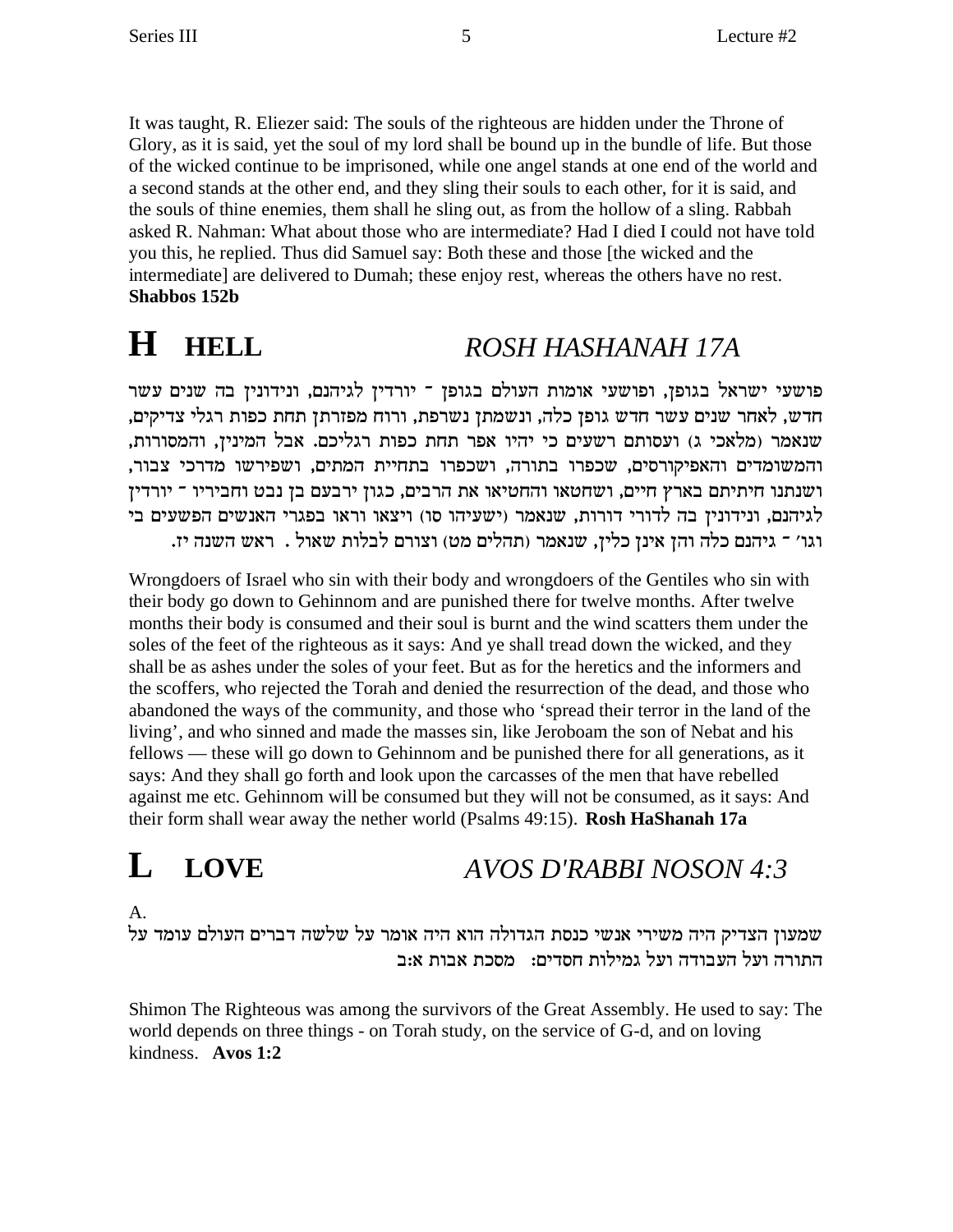B.

העולם מתחלה לא נברא אלא בחסד שנאמר כי אמרתי עולם חסד יבנה שמים תכין אמונתך בהם תהלים פ"ט ג'). פעם אחת היה רבן יוחנן בן זכאי יוצא מירושלים והיה ר' יהושע הולך אחריו וראה בית המקדש חרב אמר ר' יהושע אוי לנו על זה שהוא חרב מקום שמכפרים בו עונותיהם של ישראל. א"ל בני אל ירע לך יש לנו כפרה אחת שהיא כמותה ואיזה זה גמילות חסדים שנאמר כי חסד חפצתי ולא זבח (הושע ו' ו'). אבות דרבי נתן פרק ד:ה

The world was originally created only with kindness as it is stated in Scripture: For I said, "Kindness shall be built forever (or The world is built upon kindness), Your faithfulness shall You establish in the heavens." (Psalms 89:3) Rabbi Yochanan ben Zakai was once leaving Jerusalem with Rabbi Yehoshuah,who was walking behind him. When he saw the destroyed remains of the Temple, Rabbi Yehoshua commented: Woe is it to us that the place where the sins of the Israel were atoned is [now] destroyed. Rabbi Yochanan ben Zakai replied: Don't be so distraught. We have another means of atonement that is just as effective. What is it? Lovingkindness as it is stated in Scripture: For I have desired kindness and not sacrifices (Hosheah 6:6). **Avos D'Rabbi Noson 4:5**

C.

הלל אומר: הוי מתלמידיו של אהרן, אוהב שלום ורודף שלום, אוהב את הבריות ומקרבן לתורה. אבות א:יב

Hillel says: Be among the disciples of Aaron, loving peace and pursuing peace, loving people and bringing them closer to Torah. **Avos 1:12**

## **I INSPIRATION** *PIRKEI D'R' ELIEZER 16*

A.

על שלשה דברים העולם עומד על התורה ועל העבודה ועל גמילות חסדים, על התורה מניין שנ׳ אם לא בריתי יומם ולילה וכו׳, ואומר לא ימוש ספר התורה הזה מפיך, על העבודה מניין שנ׳ ותפלת ישרים רצונו, על גמילות חסדים מניין שנ׳ כי חסד חפצתי ולא זבח. פרקי דרבי אליעזר פרק טז

The world depends on three things - on Torah study, on the service of G-d, and on loving kindness. [It depends on] Torah study as it is stated in Scripture: If not for my covenant by day and by night, I would have not set the ordinances of heaven and earth. And it is stated: The scroll of the Torah shall not be removed from your mouth. [It depends on] the service of G-d as it is stated in Scripture: **The prayer of the righteousness is His desire.** [It depends on] loving kindness as it is stated in Scripture: For kindness is what I [really] desire and not sacrifice. **Pirkei D'Rabbi Eliezer Chapter 16**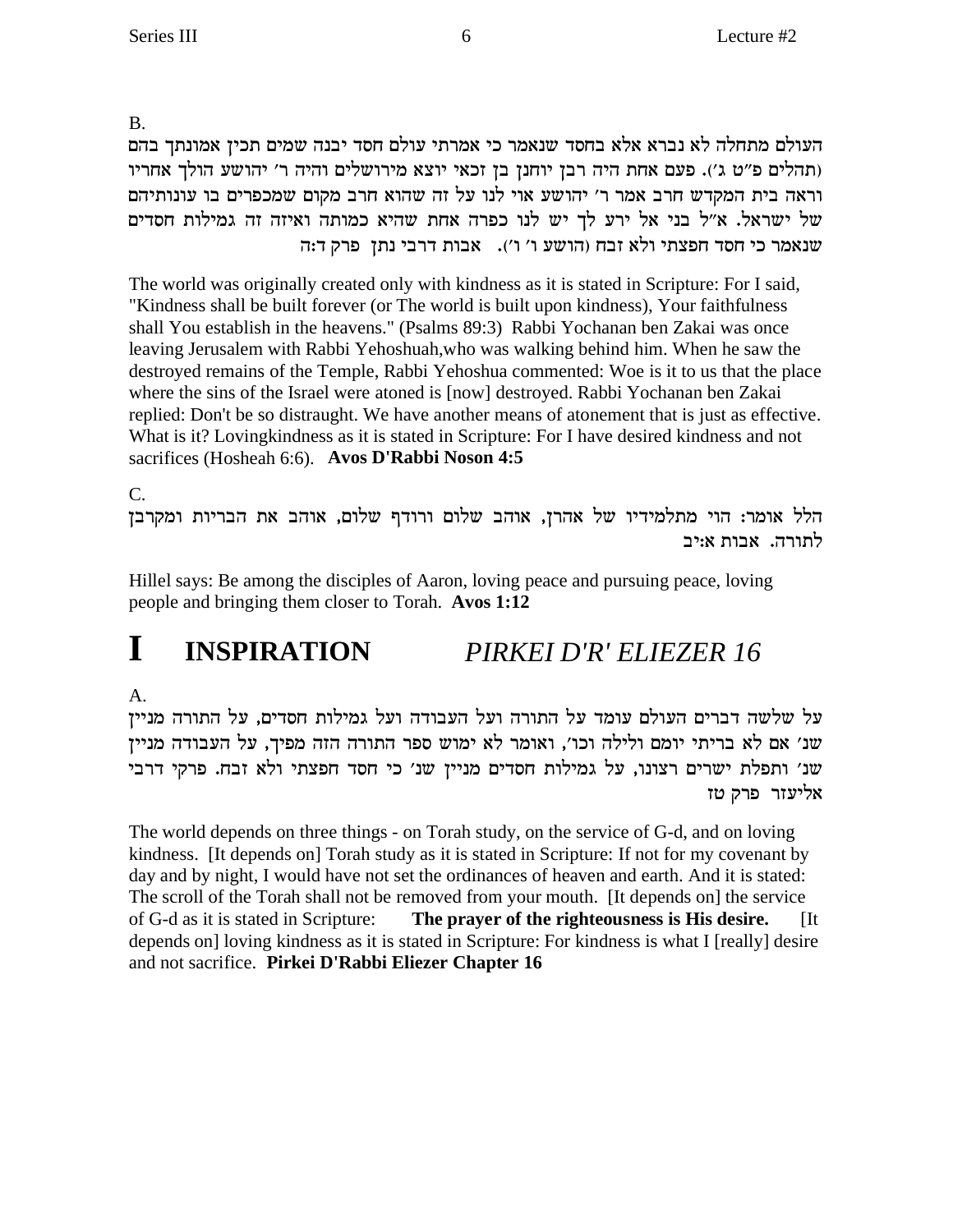**B.** 

אמר רבי חנין אמר רבי חנינא: כל המאריך בתפלתו אין תפלתו חוזרת ריקם. מנא לן ־ ממשה רבינו שנאמר: (דברים ט׳) ואתפלל אל ד׳, וכתיב בתריה וישמע ד׳ אלי גם בפעם ההיא. איני? והא אמר רבי חייא בר אבא אמר רבי יוחנן: כל המאריך בתפלתו ומעיין בה ־ סוף בא לידי כאב לב, שנאמר: (משלי י"ג) תוחלת ממשכה מחלה לב, מאי תקנתיה ־ יעסוק בתורה, שנאמר (משלי י"ג) ועץ חיים תאוה באה, ואין עץ חיים אלא תורה, שנאמר (משלי ג') עץ חיים היא למחזיקים בה ־ לא קשיא, הא ־ דמאריך ומעיין בה, הא ־ דמאריך ולא מעיין בה. אמר רבי חמא ברבי חנינא: אם ראה אדם שהתפלל ולא נענה יחזור ויתפלל שנאמר (תהלים כ"ז) קוה אל ד' חזק ויאמץ לבך וקוה אל ד׳. ברכות לב:

R. Hanin said in the name of R. Hanina: If one prays long his prayer does not pass unheeded. Whence do we know this? From Moses our Master; for it says, And I prayed unto the L-rd, and it is written afterwards, And the L-rd hearkened unto me that time also. But is that so? Has not R. Hiyya b. Abba said in the name of R. Yochanan: If one prays long and looks for the fulfillment of his prayer, in the end he will have vexation of heart, as it says: Hope deferred maketh the heart sick. What is his remedy? Let him study the Torah, as it says: But desire fulfilled is a tree of life; and the tree of life is nought but the Torah, as it says: She is a tree of life to them that lay hold on her! — There is no contradiction: one statement speaks of a man who prays long and looks for the fulfillment of his prayer, the other of one who prays long without looking for the fulfillment of his prayer. R. Hama son of R. Hanina said: If a man sees that he prays and is not answered, he should pray again, as it says, Wait for the L-rd, be strong and let thy heart take courage; yea, wait thou for the L-rd. Berachos 32b

#### F **FULFILLMENT** NIDAH 30B

ואינו יוצא משם עד שמשביעין אותו, שנאמר (ישעיהו מ"ה) כי לי תכרע כל ברך תשבע כל לשון, כי לי תכרע כל ברך ־ זה יום המיתה, שנאמר (תהלים כ"ב) לפניו יכרעו כל יורדי עפר, תשבע כל לשון ־ זה יום הלידה, שנאמר (תהלים כ"ד) נקי כפים ובר לבב אשר לא נשא לשוא נפשו ולא נשבע למרמה, ומה היא השבועה שמשביעין אותו ־ תהי צדיק ואל תהי רשע, ואפילו כל העולם כולו אומרים לך צדיק אתה ־ היה בעיניך כרשע. והוי יודע שהקב"ה טהור ומשרתיו טהורים, ונשמה שנתן בך טהורה היא, אם אתה משמרה בטהרה ־ מוטב, ואם לאו ־ הריני נדה ל: נוטלה ממך.

The child does not emerge from the womb before it is made to take an oath, as it is said: That unto Me every knee shall bow, every tongue shall swear; 'That unto Me every knee shall bow' refers to the day of dying of which it is said: All they that go down to the dust shall kneel before Him; 'Every tongue shall swear' refers to the day of birth of which it is said: He that hath clean hands, and a pure heart, who hath not taken My name in vain, and hath not sworn deceitfully. What is the nature of the oath that it is made to take? Be righteous, and be never wicked; and even if all the world tells you, 'You are righteous', consider yourself wicked. Always bear in mind that the Holy One, blessed be He, is pure, that his ministers are pure and that the soul which He gave you is pure; if you preserve it in purity, well and good, but if not, I will take it away from you. Nidah 30b